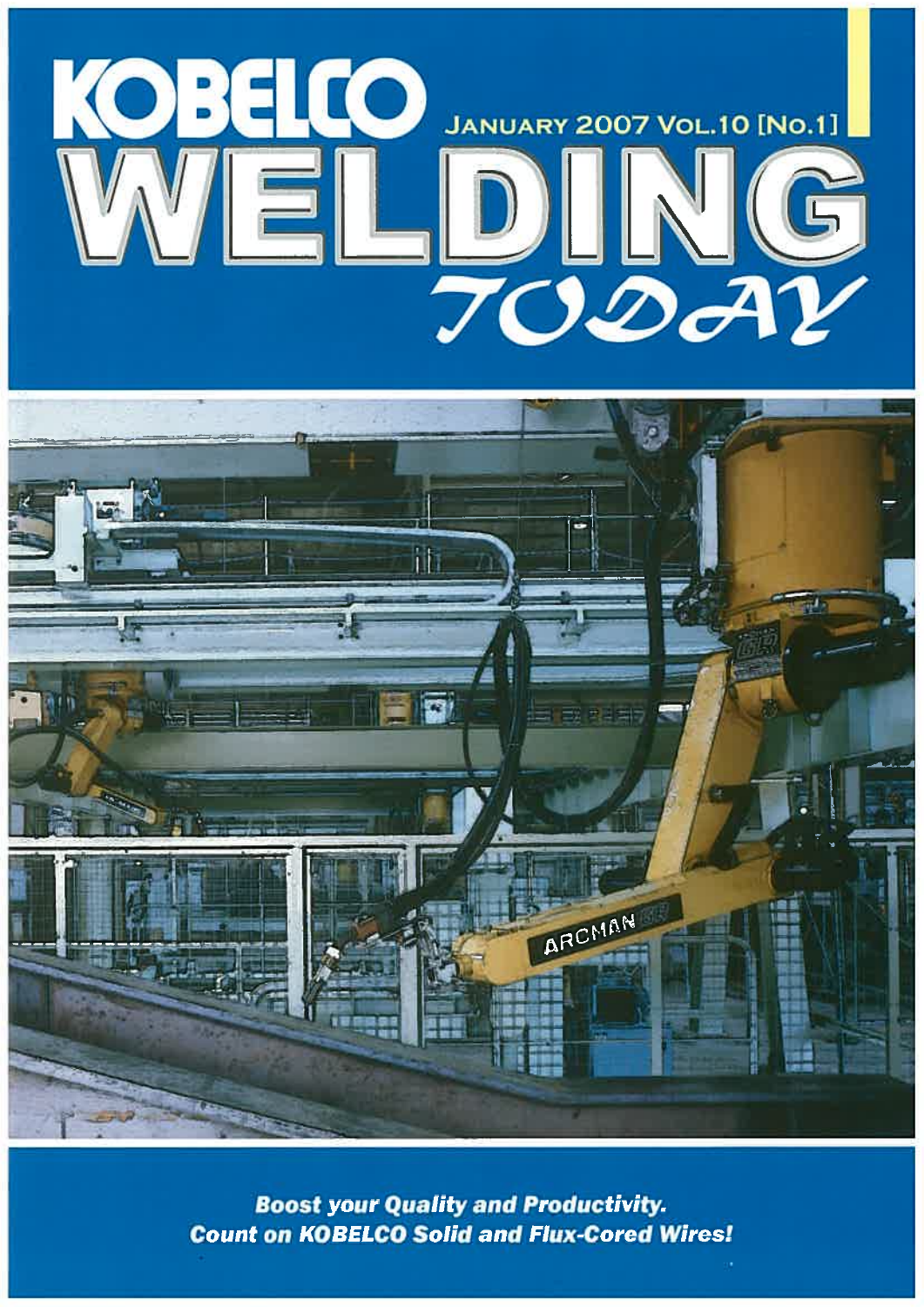

# *<u><b>I.B-7018-1* Shines</u> **as a Versatile Electrode Low-Temperature Service 2Iffshore Structures**



Photo courtesy of Kansai Design Co., Ltd., Japan

LB-7018-1 is an iron-powder low-hydrogen electrode for all-position welding. It offers excellent notch toughness at low temperatures and unsurpassed usability with DCEP currents. Being classified with a supplementary designation suffix as E7018-1 per AWS A5.1, LB-7018-1 meets the low temperature impact requirement of 27J at –46°C (as-welded). In addition, this electrode offers excellent properties in crack tip opening displacement (CTOD) at 0°C. Table 1 shows the typical chemical and mechanical properties of LB-7018-1 weld metal.

Table 1: Typical chemical and mechanical properties of LB-7018-1 weld metal (1)

|                              | Electrode size                  | $3.2 \text{ mm}$ Ø | 4.0 mmØ |  |
|------------------------------|---------------------------------|--------------------|---------|--|
|                              | С                               | 0.06               | 0.06    |  |
|                              | Si                              | 0.39               | 0.36    |  |
|                              | Mn                              | 1.50               | 1.48    |  |
|                              | P                               | 0.012              | 0.011   |  |
|                              | S                               | 0.003              | 0.003   |  |
| Chemical composition (mass%) | Ti                              | 0.03               | 0.03    |  |
|                              | В                               | 0.004              | 0.004   |  |
|                              | Yield strength (MPa) (2)        | 503                | 483     |  |
|                              | Tensile strength (MPa)          | 582                | 565     |  |
| Mechanical properties        | Elongation (%)                  | 31                 | 32      |  |
|                              | Reduction of area (%)           | 67                 | 73      |  |
|                              | Charpy $vE-46^{\circ}C$ (J) (3) | 138                | 127     |  |
|                              | Charpy $vE-60^{\circ}C$ (J) (3) | 96                 | 85      |  |

1. Welding conditions as per AWS A5.1 — 3.2 mmØ: 110A, 6 layers with 12 passes; 4.0 mmØ: 160A, 8 layers with 16 passes; DCEP; Preheat and interpass temperature: 125°C.

2. At 0.2% offset.

3. The average of three values as per AWS A5.1.

Figure 1 shows the results of Charpy V-notch impact testing on a 50-mm thick joint welded in the vertical position. The impact specimens were removed from three locations (1st side, center, and 2nd side of the groove) in the weld. Table 2 shows weld joint CTOD values obtained with full-thickness specimens. These elaborate procedures reveal that LB-7018-1 possesses excellent notch toughness and fracture toughness. This is because the microstructure of the Ti-B-bearing weld metal consists of fine crystal grains as shown in Figure 2.



Figure 1: Charpy V-notch impact test results of a weld joint made with LB-7018-1 (3.2 and 4.0 mmØ) and SM490A base metal (50-mm thick double-V groove) in the vertical position. (Heat input: 2.5-2.9 kJ/mm).

Table 2: CTOD test results of an LB-7018-1 weld joint (1)(2)

| Plate thick.    | Test temp. | Fracture type   | CTOD                                        |
|-----------------|------------|-----------------|---------------------------------------------|
| $50 \text{ mm}$ | 0°C        | Stable fracture | $1.13 \text{ mm}$<br>$0.98$ mm<br>$1.09$ mm |

1. Testing method: BS7448-1991 ( $W = B$ ).

2. Base metal: Rolled steel of JIS G 3106 SM490A grade.



Figure 2: Fine grain microstructure of LB-7018-1 weld metal (as-cast zone) obtained from the 1st side of the 50 mm thick double-V groove weld joint.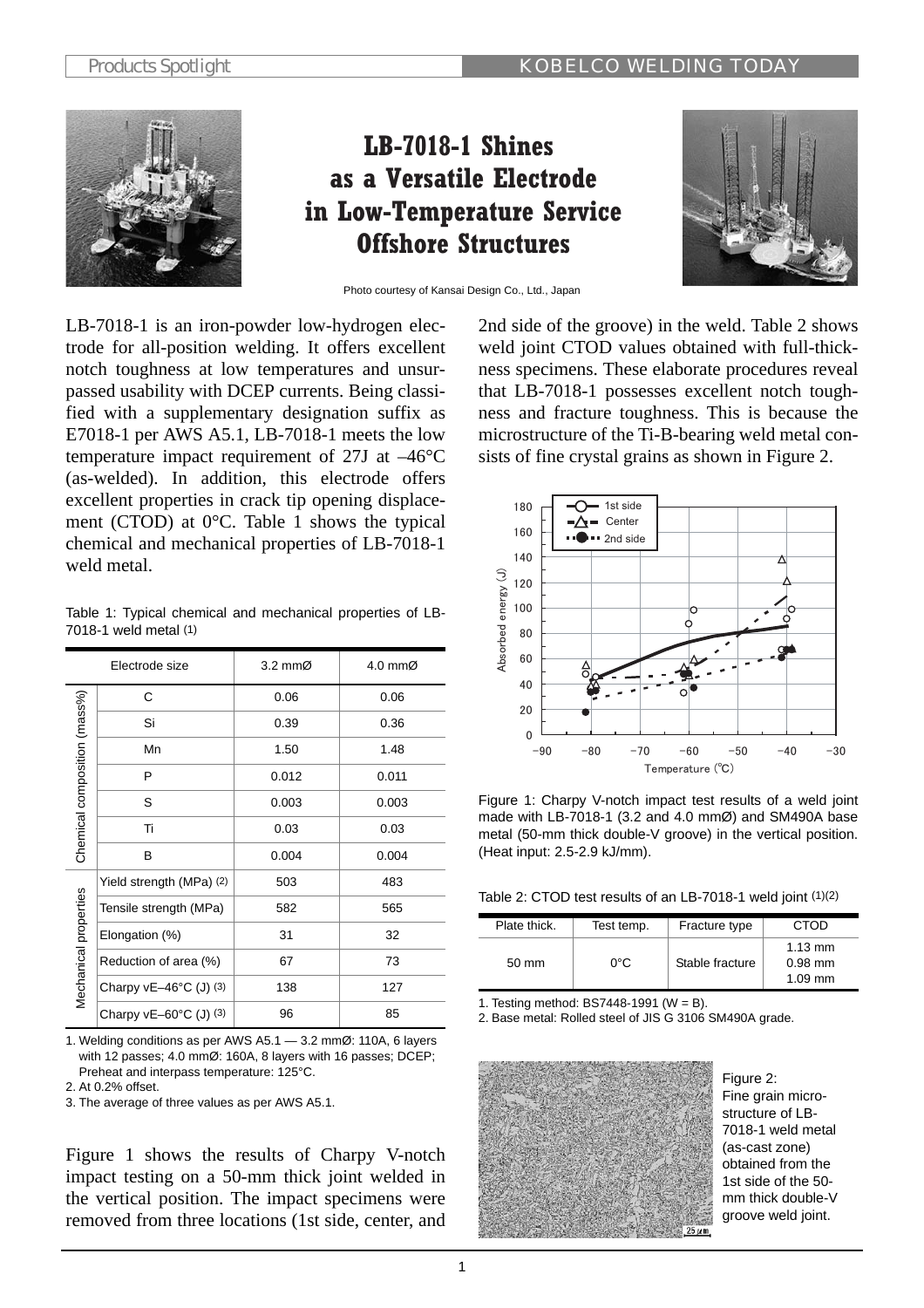

Masakazu Tojo General Manager International Operations Dept. Welding Company Kobe Steel, Ltd.

# More Diversified Activities for Customer Satisfaction

A Happy New Year to our dear readers! In Japan we traditionally celebrate the New Year from January 1-3. In many countries, people may celebrate the New Year on January 1 only, while in some cultures the celebration takes place on a different month and day altogether. These differences remind me that the world is wide and with many different cultures, traditions, and customs. For instance, when I was a small boy I thought everybody in foreign countries outside Japan celebrated Christmas, but that was a misunderstanding. The world is not as simple as I thought.

We are gradually expanding our activities around the world to provide not only better products but improved technical services, quicker deliveries, and comprehensive sales consultations. As you may have heard, we have opened a new sales office in Shanghai, China last summer. Additionally, we are going to start the production of mild steel FCWs in the Netherlands this spring. These new activities will help us evolve our global services.

I know that the KOBELCO group companies are highly customer-oriented suppliers for everything related to the welding business. I will make sure that this character will be maintained for many years to come. Your advice, opinions, and comments on our group companies, products, and services are very important for us to improve our activities. I hope this issue of KOBELCO WELDING TODAY will help you understand our activities.



Toshiyuki Okuzumi General Manager International Operations Dept. Welding Company Kobe Steel, Ltd.

# Gearing up for Future Challenges

A Happy New Year to you! How did your last year turn out to be after all? I think that the economic climate was generally fine globally. However, some worrisome events also occurred, such as abnormal weather in some regions that may have been caused by the global warming and a sharp rise in oil prices.

As regards significant business events occurred in the world last year, I want to cite (1) a sharp increase in demand for welding materials needed largely for repair of the 100 or more offshore structures damaged by the year-before-last violent hurricanes in the US, (2) a newly opened Kobelco representative office in Shanghai, China, (3) brisk business in the shipbuilding indus-

try in Korea, (4) the 15th anniversary of the Thai Shin-yokai in Thailand, (5) vigorous and stable business with increased building of offshore structures and ship repair in Singapore, (6) the deteriorated economy due to rising interest rates and oil prices and a decrease in production and sales of motorcycles and autos in Indonesia, and (7) the picked-up demand for welding materials for pipelines due to good business in the gas and oil industry in Russia.

As for the economic environment for this year, there is a prevalent view that the world economy will continue to be as robust as last year, unless there is a break out of such unexpected events as terrorism or sudden financial instability. There is a minority view that the US economy could sag due to a decline in the housing market. Nevertheless, let us endeavor to pursue our challenges together in a forward-looking manner, and act with the confidence that a bright future will open before us if we rush headlong just like a wild boar, the zodiac sign of this year.





LB-7018-1 shines in low temperature applications.





p10 Greetings from new members in the IOD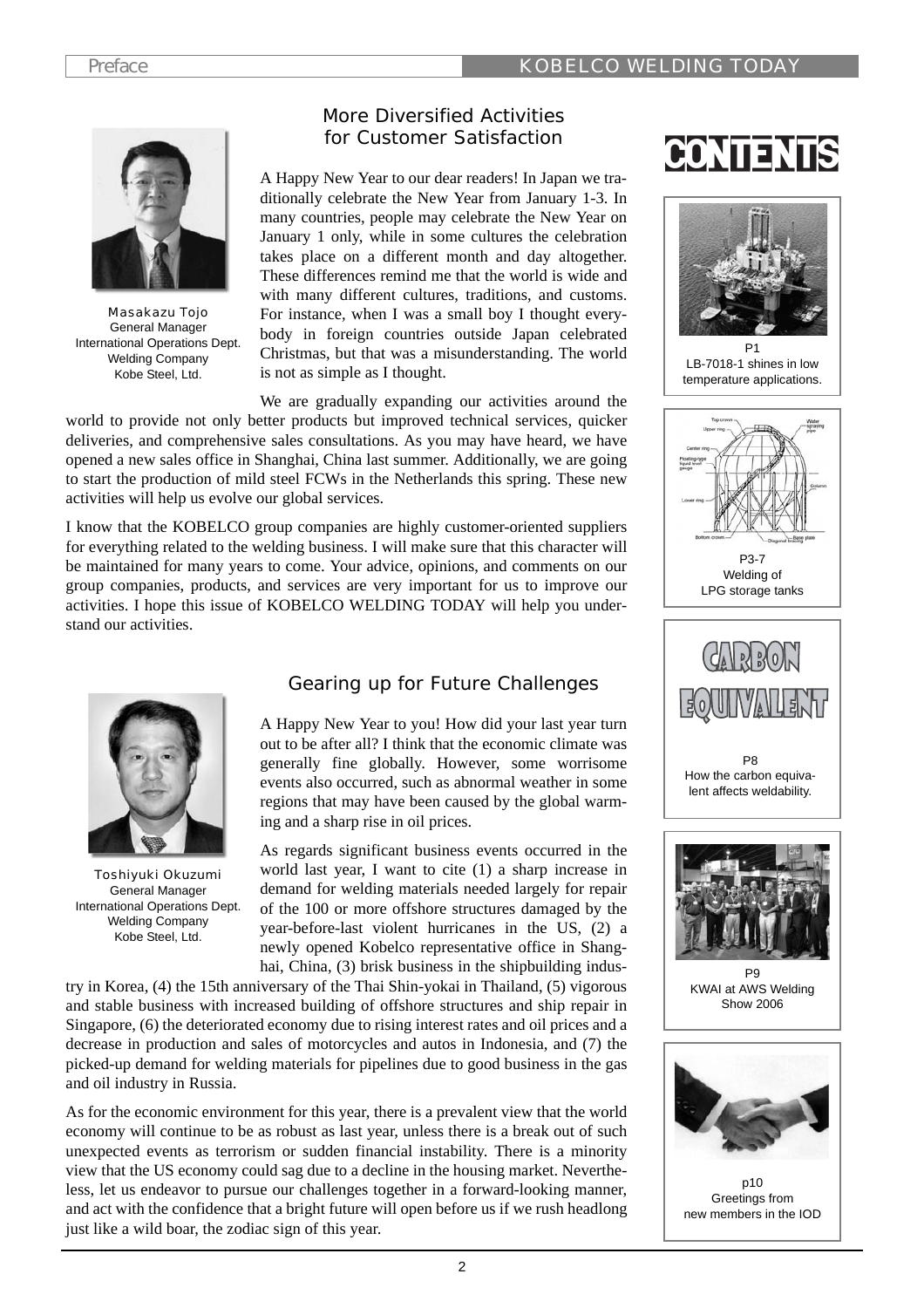

 $\mathbb U$ GU $\mathbb D$ InG $\odot$ f UPG STORAGE TAAKS

# **Part 1: How to Select Filler Metals**

Liquefied petroleum gases (LPG) are used as a fuel in heating appliances and vehicles. LPG consists of a mixture of propane  $(C_3H_8)$  and butane  $(C_4H_{10})$ prepared in different ways to exhibit specific properties. It is manufactured during the refining of crude oil, or extracted from oil or gas streams as they emerge from the ground.

## Varieties of LPG storage tanks

At normal temperatures and pressures, LPG will evaporate. Therefore, to maintain LPG in its liquid state, it must be stored either at normal-temperature but high-pressure, or under normal-pressure but low-temperature.

For normal-temperature high-pressure storage, cylindrical or spherical tanks can be used, depending on storage applications, capacity and pressure. Cylindrical tanks (Figure 1) are used to store relatively small quantities of LPG of up to several tens of tons. These tanks are typically placed underground when constructed in residential and commercial areas (for example at gas stations), where environmental safety is strictly required. Spherical tanks (Figure 2) are suitable for storing LPG in industrial locations, such as large refineries, where quantities as large as several thousand tons may require storage.



Figure 1: Cylindrical LPG storage tank.



Figure 2: Spherical LPG storage tank.

For abovegroud storage under normal-pressure and low-temperature, flat-bottom cylindrical tanks (single- or double-walled, or with a suspended deck) and spherical tanks (single- or doublewalled) are used, depending on storage applications, temperature and pressure. Flat-bottom cylindrical tanks are suitable for storing bulk LPG. Single-walled tanks are appropriate for storing gases such as butane at relatively high temperatures of  $0^{\circ}$ C to  $-10^{\circ}$ C. However for low temperature storage (e.g. propane at  $-45^{\circ}$ C), double-wall tanks (Figure 3) are required. Flat-bottom cylindrical tanks with suspended decks (Figure 4) can be constructed at lower cost than double-walled tanks, but they are appropriate only in countries where earthquakes are of little concern. Spherical tanks (Figure 5) are suitable for storing smaller quantities of gas at relatively high pressures. LPG can also be stored partially underground (in-ground tanks), or in wholly underground tanks.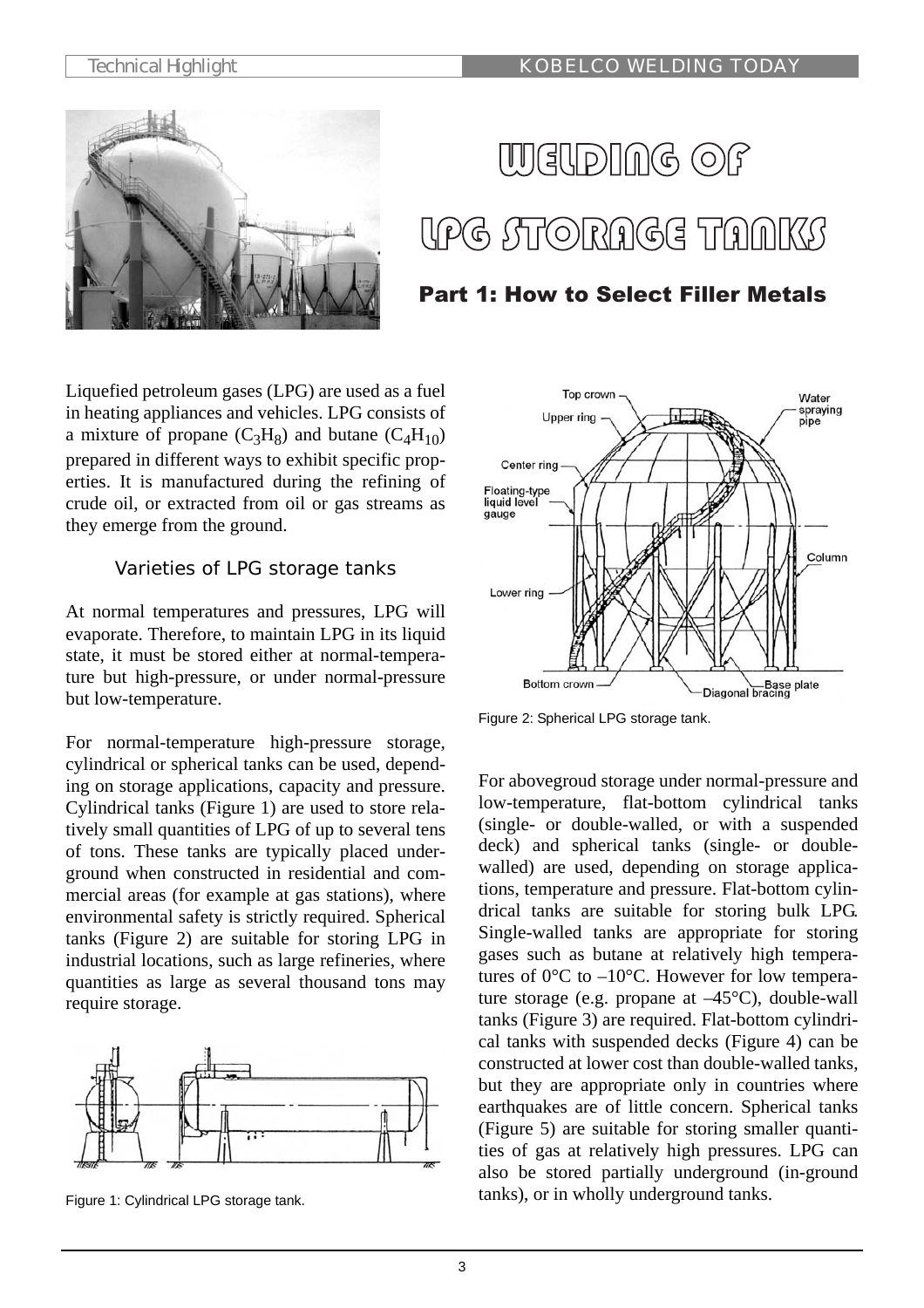Clearly the specified storage temperature, pressure and capacity as well as the location of the tank will influence the type of LPG tank used. However, LPG stored at normal-temperature and high-pressure will typically require aboveground spherical tanks, while normal-pressure low-temperature storage will mostly utilize aboveground flat-bottom double-wall cylindrical tanks.



Figure 3: Cross sections over flat-bottom double-wall cylindrical tank.



Figure 4: Cross sections over flat-bottom suspended-deck cylindrical tank.



Figure 5: Cross sections over double-wall spherical tank.

### Steels for LPG tanks

Steels for LPG tanks are selected according to the type of tank and design temperature. For normaltemperature high-pressure tanks, mild steel and high tensile strength steels of the 490-, 550-, 610-, and 780-MPa classes are used. Of these steels, 550-610MPa high tensile strength steels predominate due to their strength and sufficient weldability. For normal-pressure low-temperature tanks, aluminum-killed fine-grained steels (mild steel, 490-, and 550-MPa class high tensile strength steels) are applied for the low-temperature inner tanks due to their high notch toughness at low temperatures of –60°C or warmer. For the ambient-temperature outer tanks, mild steels such as JIS G 3101 SS400 and G3106 SM400 are used. Tables 1 and 2 show typical steel grades for moderate and low temperature service and their chemical and mechanical properties per the JIS and ASTM standards, respectively.

Table 1: Typical steel grades for LPG tanks and their chemical and mechanical properties per JIS G 3115 and G 3126

| Steel grade                          | G 3115<br><b>SPV 490</b> | G 3126<br><b>SLA 235A</b> | G 3126<br><b>SLA 235B</b>    | G 3126<br><b>SLA 325A</b> |
|--------------------------------------|--------------------------|---------------------------|------------------------------|---------------------------|
| Lowest design<br>temp. $(^{\circ}C)$ | $-10$                    | $-30$                     | $-45$                        | $-45$                     |
| $C$ (mass%)                          | $0.18$ max.              | $0.15$ max.               | $0.15$ max.                  | $0.16$ max.               |
| Si (mass%)                           | $0.15 - 0.75$            | $0.30$ max.               | $0.30$ max.                  | $0.55$ max.               |
| Mn (mass%)                           | $1.60$ max.              | $0.70 - 1.50$             | $0.70 - 1.50$                | $0.80 - 1.60$             |
| YS (MPa)                             | 490 min. $(1)$           | 235 min. $(2)$            | $ 235 \text{ min.}$ $^{(2)}$ | 325 min.                  |
| TS (MPa)                             | 610-740                  | 400-510                   | 400-510                      | 440-560                   |

1. Plate thickness: 6-50 mm.

2. Plate thickness: 40 mm max.

Table 2: Typical steel grades for LPG tanks and their chemical and mechanical properties per ASTM A516 and A537

| Steel grade                                   | A516<br>Gr.55 | A516<br>Gr.60 | A516<br>Gr.65 | A537<br>CI.2        |
|-----------------------------------------------|---------------|---------------|---------------|---------------------|
| Min. impact test<br>temp. $(^{\circ}C)^{(1)}$ | $-51$         | $-45$         | $-45$         | $-67$               |
| C (mass%) $(2)$                               | $0.20$ max.   | $0.23$ max.   | $0.26$ max.   | $0.24$ max.         |
| Si (mass%)                                    | $0.13 - 0.45$ | $0.13 - 0.45$ | $0.13 - 0.45$ | $0.13 - 0.55$       |
| Mn (mass%) $(2)$                              | $0.55 - 1.30$ | $0.79 - 1.30$ | $0.79 - 1.30$ | $0.64 - 1.46^{(3)}$ |
| YS (MPa)                                      | 205 min.      | 220 min.      | 240 min.      | 415 min. $(4)$      |
| TS (MPa)                                      | 380-515       | 415-550       | 450-585       | $550 - 690$ (4)     |

1. Per ASTM A20/A20M-99a (Standard Specification for General Requirements for Steel Plates for Pressure Vessels). Plate thickness: 25.4-50.8 mm.

2. Plate thickness: 12.5-50 mm for C, and 12.5 mm min. for Mn.

3. Plate thickness: 40 mm max.

4. Plate thickness: 65 mm max.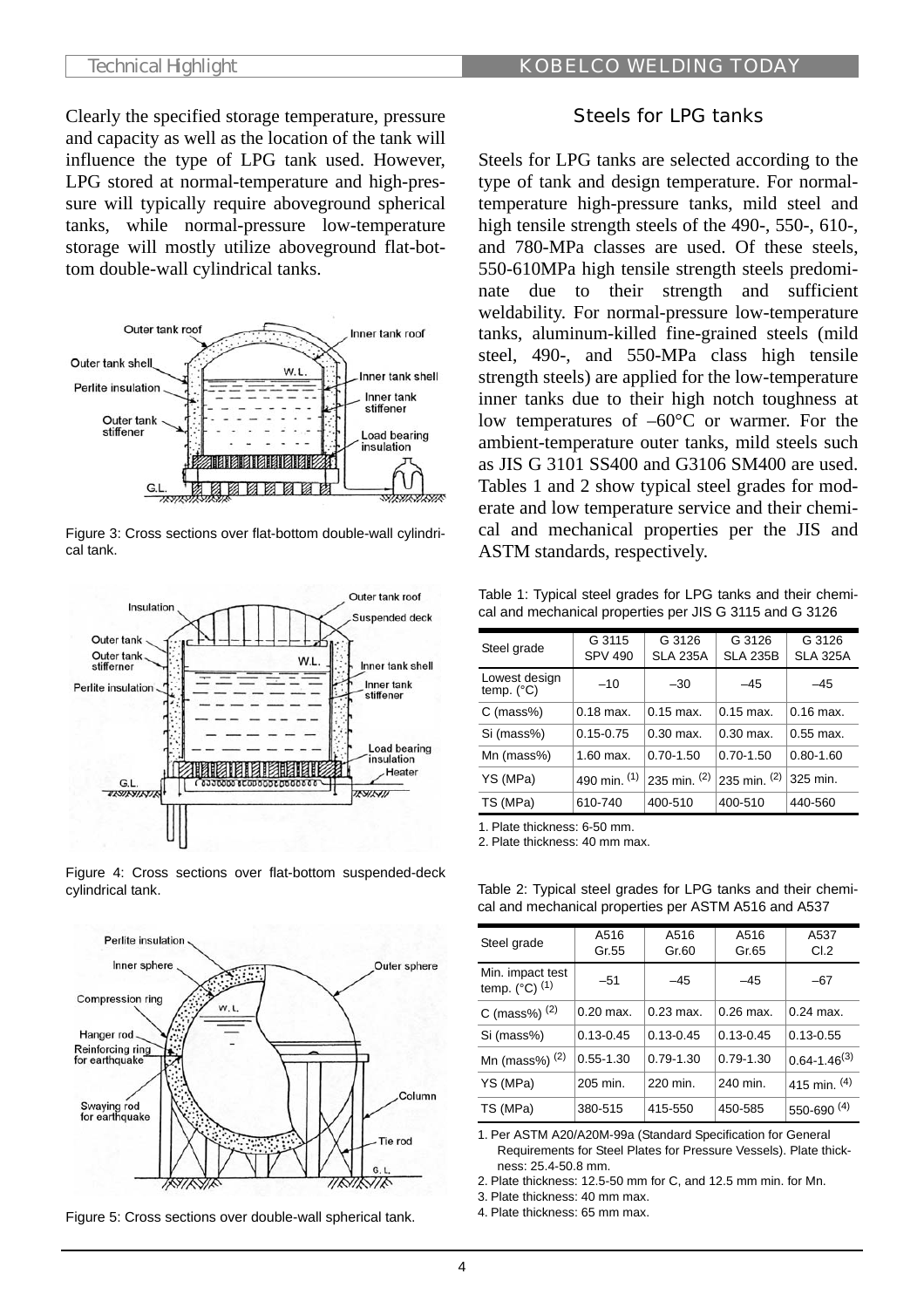| Min. tensile strength of<br>base metal (MPa) | Welding process             | Product name       | Feature                                              | AWS classification                     |
|----------------------------------------------|-----------------------------|--------------------|------------------------------------------------------|----------------------------------------|
|                                              | <b>SMAW</b>                 | <b>LB-62UL</b>     | Moisture-resistant ultra-low<br>hydrogen. AC or DCEP | A5.5 E9016-G                           |
|                                              | <b>SAW</b>                  | <b>MF-38/US-40</b> | Fused flux / solid wire                              | A5.23 F8P6-EA3-A3<br>A5.23 F9A6-EA3-A3 |
| 550-610                                      | <b>GMAW</b>                 | <b>MG-60</b>       | $CO2$ shielding                                      | A5.28 ER80S-G                          |
|                                              |                             | <b>MGS-63B</b>     | Ar-CO <sub>2</sub> shielding                         | A5.28 ER90S-G                          |
|                                              | <b>FCAW</b>                 | <b>DW-60</b>       | $CO2$ shielding                                      | A5.29 E81T1-Ni1                        |
|                                              | <b>GTAW</b>                 | <b>TGS-60A</b>     | Ar shielding. Automatic TIG.                         | A5.28 ER80S-G                          |
|                                              | <b>SMAW</b>                 | <b>LB-80UL</b>     | Moisture-resistant ultra-low<br>hydrogen. AC         | A5.5 E11016-G                          |
|                                              |                             | LB-116             | Moisture-resistant extra-low<br>hydrogen. AC or DCEP | A5.5 E11016-G                          |
| 780                                          | SAW                         | PFH-80AK/US-80BN   | Bonded flux / solid wire                             | A5.23 F12A10-EG-G                      |
|                                              | <b>MG-80</b><br><b>GMAW</b> |                    | $CO2$ shielding                                      | A5.28 ER110S-G                         |
|                                              |                             | <b>MGS-80</b>      | Ar-CO <sub>2</sub> shielding                         | A5.28 ER110S-G                         |
|                                              | <b>GTAW</b>                 | <b>TGS-80AM</b>    | Ar shielding. Automatic TIG                          | A5.28 ER110S-G                         |

## Welding filler metals for LPG tanks

The process of constructing normal-temperature high-pressure spherical tanks of high tensile strength steel typically employs shielded metal arc welding with low hydrogen electrodes. The low hydrogen electrode offers low amounts of diffusible hydrogen in the weld metal and thus is resistant to cold cracking. A moisture-resistant ultralow hydrogen electrode is also available, which is even more immune to hydrogen-assisted cold cracking and moisture absorption. As shown in Figure 6, a moisture-resistant low-hydrogen electrode picks up moisture at slower rates — thus containing lower amounts of diffusible hydrogen for a longer time in the air — when compared with a conventional low-hydrogen electrode. Submerged arc welding is used on main welding joints of cylindrical tanks. Table 3 lists suitable filler metals for various welding processes for normaltemperature high-pressure LPG tanks of 550- 610MPa and 780MPa high tensile strength steels.

Flat-bottom cylindrical tanks for normal-pressure low-temperature storage are constructed mainly by using automatic and semi-automatic welding processes such as submerged arc, gas metal arc, flux cored arc and gas tungsten arc welding.



Figure 6: Moisture absorption curves of a moisture-resistant low-hydrogen electrode and a conventional low-hydrogen electrode tested under conditions of controlled temperature and relative humidity.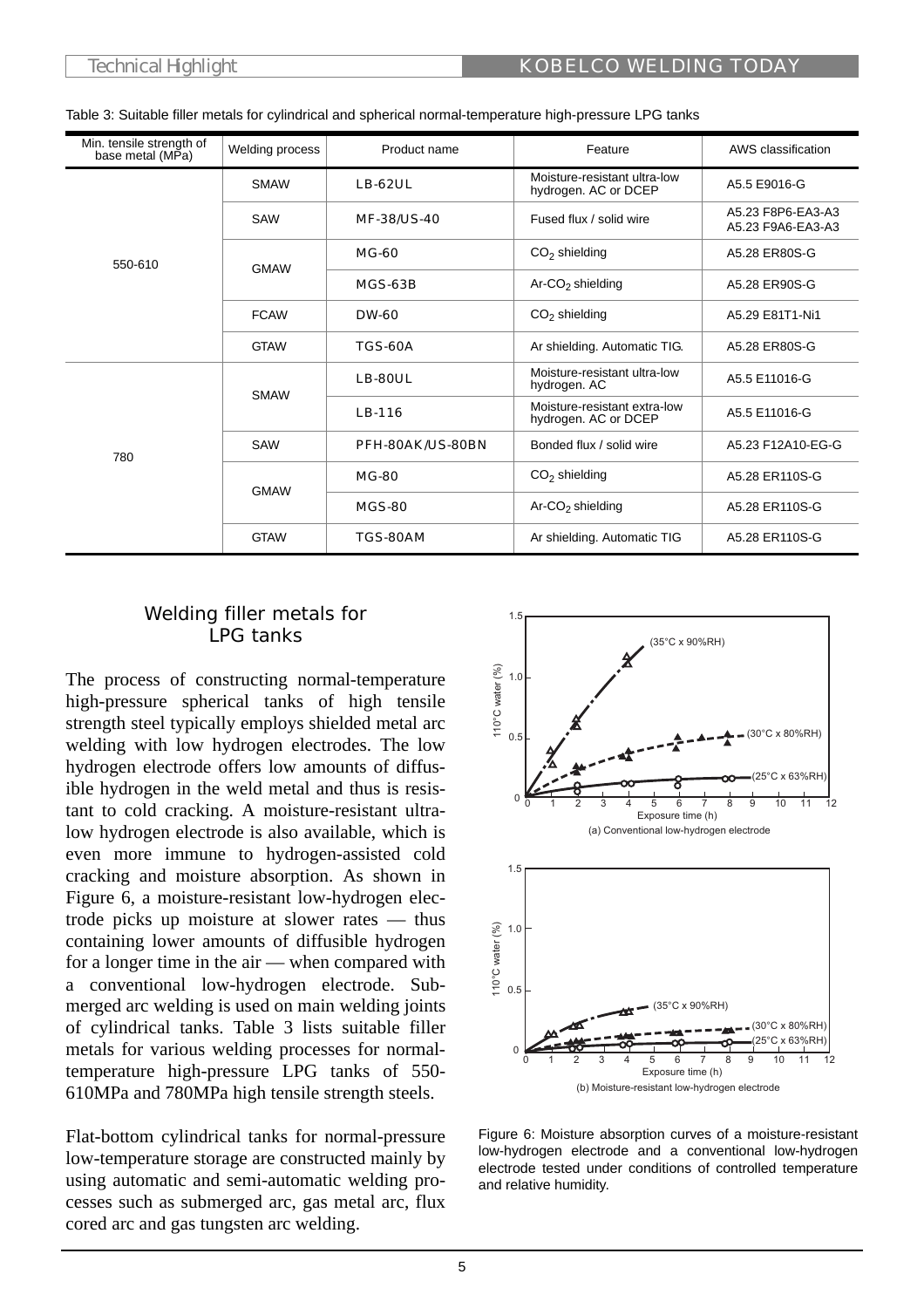## Technical Highlight **KOBELCO WELDING TODAY**

| Joint component           | Type of joint                       | Welding<br>position <sup>(2)</sup> | <b>SMAW</b>                                                                                         | <b>GMAW</b>                                                                                                                                                         | <b>FCAW</b>                                                                                                                                                                                                                                     | <b>GTAW</b>                                                                         | SAW                                                                                                                                                                                                                                                 |
|---------------------------|-------------------------------------|------------------------------------|-----------------------------------------------------------------------------------------------------|---------------------------------------------------------------------------------------------------------------------------------------------------------------------|-------------------------------------------------------------------------------------------------------------------------------------------------------------------------------------------------------------------------------------------------|-------------------------------------------------------------------------------------|-----------------------------------------------------------------------------------------------------------------------------------------------------------------------------------------------------------------------------------------------------|
| Roof plate                | Lap joint                           | <b>HF</b>                          |                                                                                                     |                                                                                                                                                                     |                                                                                                                                                                                                                                                 |                                                                                     |                                                                                                                                                                                                                                                     |
|                           |                                     | $\vee$                             |                                                                                                     |                                                                                                                                                                     |                                                                                                                                                                                                                                                 | <b>TGS-1MT</b>                                                                      |                                                                                                                                                                                                                                                     |
| Shell plate               | Butt joint                          | H                                  |                                                                                                     |                                                                                                                                                                     | • Solid wire<br>• Ar shielding<br>• Automatic TIG<br>• AWS A5.18<br>ER70S-G<br><b>DW-55LSR</b><br>$\bullet$ CO <sub>2</sub> shielding<br>• AWS A5.29<br>E81T1-K2C<br><b>TGS-1MT</b><br>• Solid wire<br>• Ar shielding<br>• AWS A5.18<br>ER70S-G | <b>PF-100H/US-36LT</b><br>• Bonded flux<br>$\cdot$ DCEP<br>• AWS A5.17<br>F7A8-EH14 |                                                                                                                                                                                                                                                     |
| Shell to<br>annular plate | T joint<br>(Double bevel<br>groove) | HF                                 | <b>NB-1SJ</b><br>• Extra-low<br>hydrogen<br>• AC or DCEP<br>• AWS A5.5<br>E8016-G<br><b>LB-52NS</b> | MGS-50LT<br>• Solid wire<br>$\bullet$ Ar-CO <sub>2</sub><br>shielding<br>• Pulsed power<br>source is<br>needed for<br>vertical<br>welding<br>• AWS A5.18<br>ER70S-G |                                                                                                                                                                                                                                                 |                                                                                     | <b>MF-38/US-49A</b><br>• Fused flux<br>$\bullet$ AC<br>• AWS A5.17<br>F7A6-EH14<br>MF-38/US-36<br>• Fused flux<br>$\bullet$ AC<br>• AWS A5.17<br>F7A6-EH14<br><b>PF-100H/US-36LT</b><br>• Bonded flux<br>$\bullet$ DCEP<br>• AWS A5.17<br>F7A8-EH14 |
| Annular plate             | Butt joint                          | $\mathsf F$                        | • Extra-low<br>hydrogen<br>• AC or DCEP<br>• AWS A5.5<br>E7016-G                                    |                                                                                                                                                                     |                                                                                                                                                                                                                                                 | • Automatic TIG                                                                     | <b>MF-38/US-49A</b><br>• Fused flux<br>$\bullet$ AC<br>• AWS A5.17<br>F7A6-EH14<br><b>PF-100H/US-36LT</b><br>• Bonded flux<br>$\bullet$ DCEP<br>• AWS A5.17<br>F7A8-EH14                                                                            |
| Bottom plate              | Lap joint                           | HF                                 |                                                                                                     |                                                                                                                                                                     |                                                                                                                                                                                                                                                 |                                                                                     | <b>MF-38/US-49A</b><br>• Fused flux<br>$\bullet$ AC<br>• AWS A5.17<br>F7A6-EH14<br>MF-38/US-36<br>• Fused flux<br>$\bullet$ AC<br>• AWS A5.17<br>F7A6-EH14                                                                                          |
| Nozzle to shell<br>plate  | <b>Butt joint</b>                   | $\mathsf F$                        |                                                                                                     |                                                                                                                                                                     |                                                                                                                                                                                                                                                 |                                                                                     | $\blacksquare$                                                                                                                                                                                                                                      |

Table 4: Suitable filler metals for cylindrical normal-pressure low-temperature LPG tanks of 490-MPa high tensile strength steel (1)

1. SMAW: shielded metal arc welding; GMAW: gas metal arc welding; FCAW: flux cored arc welding; GTAW: gas tungsten arc welding; SAW: submerged arc welding.

2. HF: horizontal fillet; V: vertical; H: horizontal; F: flat.

The inner tank of a normal-pressure low-temperature tank uses low-temperature steels. Therefore the filler metals that have sufficient notch toughness matching to the base metal must be used. Tables 4 and 5 can be used as selection guides to filler metals suitable for flat-bottom cylindrical tanks of 490- and 550-MPa aluminum-killed finegrained steels, respectively. To be listed, a weld metal minimum impact energy of 27J at –46°C is a prerequisite. Spherical tanks commonly employ shielded metal arc welding in all positions. Because the outer tank is made of mild steel, ordinary carbon steel type filler metals can be used for individual welding processes.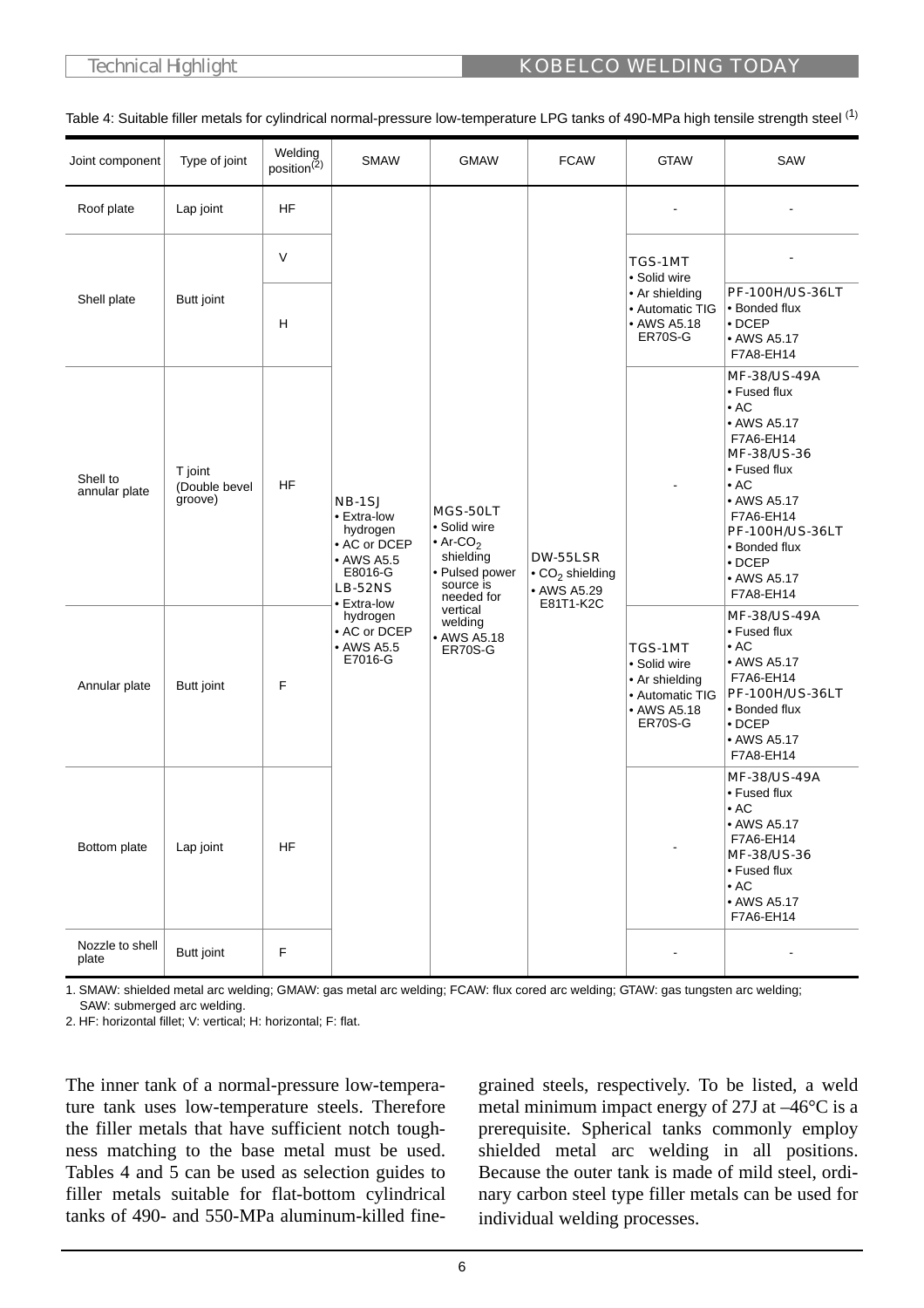| Joint component           | Type of joint                       | Welding<br>position <sup>(2)</sup> | <b>SMAW</b>                                                                                                                                                                    | <b>GMAW</b>                                                                                                                                                                                                                                                                                                                                                                | <b>FCAW</b>                                                            | <b>GTAW</b>                                                                                   | SAW                                                                             |
|---------------------------|-------------------------------------|------------------------------------|--------------------------------------------------------------------------------------------------------------------------------------------------------------------------------|----------------------------------------------------------------------------------------------------------------------------------------------------------------------------------------------------------------------------------------------------------------------------------------------------------------------------------------------------------------------------|------------------------------------------------------------------------|-----------------------------------------------------------------------------------------------|---------------------------------------------------------------------------------|
| Roof plate                | Lap joint                           | <b>HF</b>                          |                                                                                                                                                                                |                                                                                                                                                                                                                                                                                                                                                                            |                                                                        |                                                                                               |                                                                                 |
|                           |                                     | $\vee$                             |                                                                                                                                                                                |                                                                                                                                                                                                                                                                                                                                                                            |                                                                        | <b>TGS-60A</b><br>• Solid wire                                                                |                                                                                 |
| Shell plate               | Butt joint                          | H                                  | <b>NB-1SJ</b>                                                                                                                                                                  | • Ar shielding<br>• Fused flux<br>• Automatic TIG<br>$\cdot$ DCEP<br>• AWS A5.28<br><b>ER80S-G</b><br>• AWS A5.17<br>F7A6-EH14<br><b>DW-55LSR</b><br>$\cdot$ CO <sub>2</sub> shielding<br>• Fused flux<br><b>MGT-1NS</b><br>• AWS A5.29<br>$\bullet$ AC<br>• Solid wire<br>E81T1-K2C<br>• AWS A5.17<br>$\bullet$ Ar-CO <sub>2</sub><br>DWA-55LSR<br>F7A6-EH14<br>shielding | <b>MF-33H/US-49A</b>                                                   |                                                                                               |                                                                                 |
| Shell to<br>annular plate | T joint<br>(Double bevel<br>groove) | <b>HF</b>                          | • Extra-low<br>hydrogen<br>$\bullet$ AC<br>• AWS A5.5<br>E8016-G<br><b>LB-62L</b><br>• Moisture-<br>resistant extra-<br>low hydrogen<br>$\cdot$ DCEP<br>• AWS A5.5<br>E8016-C1 |                                                                                                                                                                                                                                                                                                                                                                            | $\bullet$ Ar-CO <sub>2</sub><br>shielding<br>• AWS A5.29<br>E81T1-Ni1M |                                                                                               | <b>MF-38/US-49A</b>                                                             |
| Annular plate             | Butt joint                          | F                                  |                                                                                                                                                                                | • AWS A5.18<br><b>ER80S-G</b>                                                                                                                                                                                                                                                                                                                                              |                                                                        | <b>TGS-60A</b><br>• Solid wire<br>• Ar shielding<br>• Automatic TIG<br>• AWS A5.28<br>ER80S-G |                                                                                 |
| Bottom plate              | Lap joint                           | <b>HF</b>                          |                                                                                                                                                                                |                                                                                                                                                                                                                                                                                                                                                                            |                                                                        |                                                                                               | <b>MF-38/US-49A</b><br>• Fused flux<br>$\bullet$ AC<br>• AWS A5.17<br>F7A6-EH14 |
| Nozzle to shell<br>plate  | Butt joint                          | F                                  |                                                                                                                                                                                |                                                                                                                                                                                                                                                                                                                                                                            |                                                                        |                                                                                               |                                                                                 |

Table 5: Suitable filler metals for cylindrical normal-pressure low-temperature LPG tanks of 550-MPa high tensile strength steel (1)

1. SMAW: shielded metal arc welding; GMAW: gas metal arc welding; FCAW: flux cored arc welding; GTAW: gas tungsten arc welding; SAW: submerged arc welding.

2. HF: horizontal fillet; V: vertical; H: horizontal; F: flat.

The chemical and mechanical properties of most of the filler metals listed in Tables 3, 4, and 5 are described in the Kobelco Welding Handbook.

Table 6 shows the chemical and mechanical properties of filler metals that are not contained in the handbook.

| Product name (1)       | Chemical composition (mass%) |      |      |      |      |                          |       | Mechanical properties (as-welded) |             |         |                          |         |
|------------------------|------------------------------|------|------|------|------|--------------------------|-------|-----------------------------------|-------------|---------|--------------------------|---------|
|                        | C                            | Si   | Mn   | Ni   | Mo   | Τi                       | B     | YS<br>(MPa)                       | TS<br>(MPa) | vE-20°C | $vE-46^{\circ}C$         | $vE-60$ |
| <b>DW-60</b>           | 0.05                         | 0.40 | 1.40 | 1.00 | 0.09 | 0.05                     | 0.003 | 570                               | 630         | 80      | $\blacksquare$           |         |
| <b>TGS-1MT</b>         | 0.03                         | 0.04 | 0.68 | 4.01 |      |                          |       | 410                               | 540         | -       | $\overline{\phantom{a}}$ | 250     |
| <b>PF-100H/US-36LT</b> | 0.06                         | 0.19 | 1.36 |      |      | 0.03                     | 0.004 | 490                               | 540         |         | 220                      | 190     |
| <b>MGT-1NS</b>         | 0.06                         | 0.33 | 1.36 | 1.07 | 0.27 | $\overline{\phantom{0}}$ |       | 590                               | 670         | -       | $\blacksquare$           | 57      |

Table 6: Typical chemical and mechanical properties of filler metals described in Tables 3-5 but not in the handbook

1. Shielding gas:  $100\%CO_2$  for DW-60; 80%Ar-20%CO<sub>2</sub> for MGT-1NS.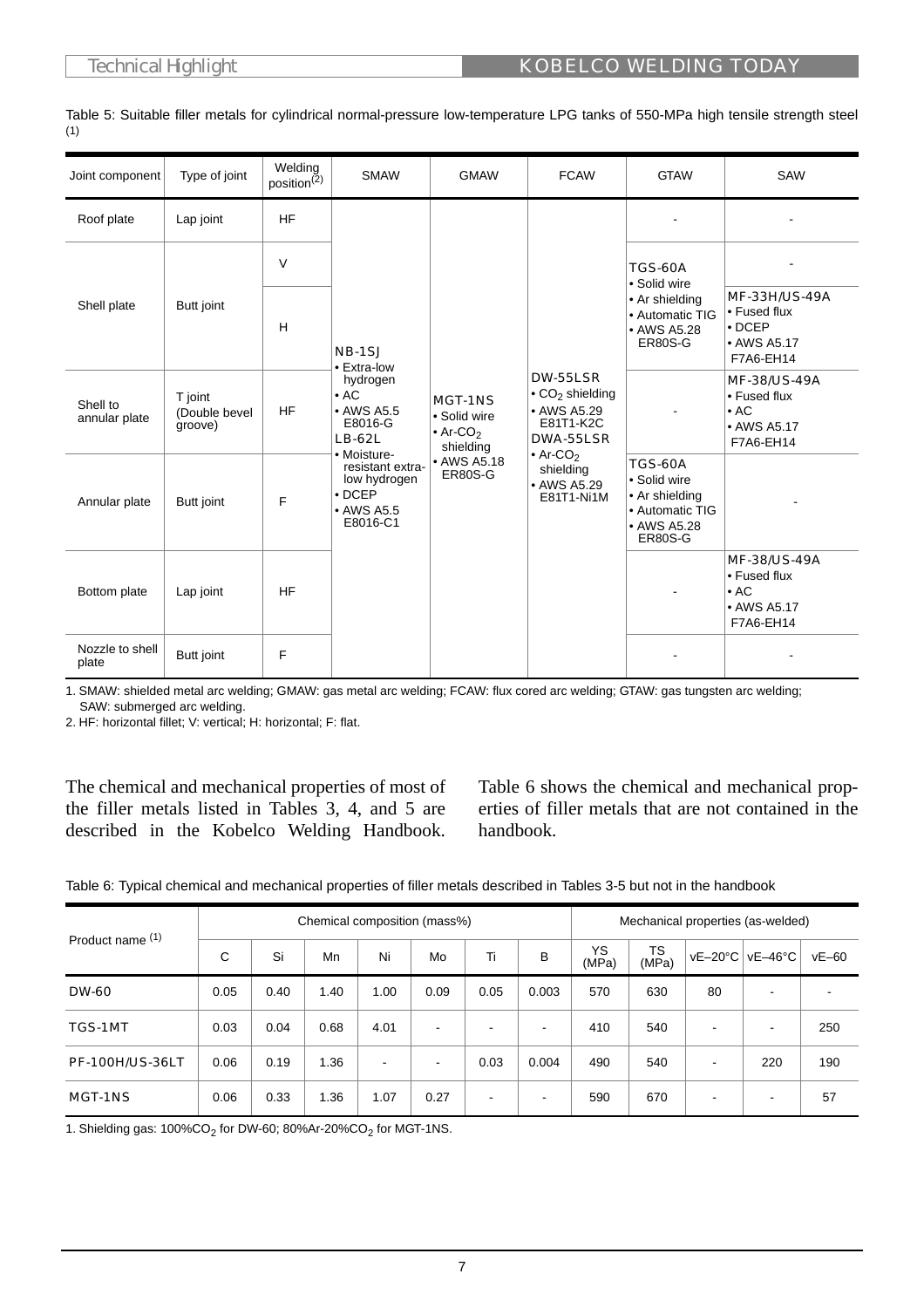

In arc welding of carbon and low alloy steels, hardening of the heat-affected zone (HAZ) of the base metal is normally caused by the transformation of austenite to martensite that results from the rapid cooling of the weld metal. The degree of hardening depends on the alloy content and the cooling rate. For carbon and low alloy steels the effect of composition is assessed by means of the empirically developed carbon equivalent (Ceq). The following formula is most commonly used for determining Ceq, which is adopted by the International Institute of Welding:

$$
Ceq = C + \frac{Mn}{6} + \frac{(Cu + Ni)}{15} + \frac{(Cr + Mo + V)}{5}
$$

In Japan the following formula is commonly used for evaluating the hardenability of carbon and low alloy steels:

$$
Ceq = C + \frac{Si}{24} + \frac{Mn}{6} + \frac{Ni}{40} + \frac{Cr}{5} + \frac{Mo}{4} + \frac{V}{14}
$$

In these formulas, C and other alloying elements represent mass percent.



Figure 1: Maximum HAZ hardness vs. Ceq of 20-mm thick mild steel and high tensile strength steels (Bead-on-plate welding with a D5016 electrode) [Ref. 1].

As shown in Figure 1 the maximum HAZ hardness increases as the Ceq increases, illustrating the profound and direct effect that carbon has on hardness. Other alloying elements also affect hardness, but with less influence. In total, they affect the hardenability of the weld. As indicated in the figure, the maximum HAZ hardness of a carbon or low alloy steel can be estimated as per the formula  $H_{max}$  = (666Ceq + 40)  $\pm$  40. However, the most important use of this concept has been not to predict hardness, but the minimum preheat temperature needed to avoid the formation of hard martensite or a microstructure with poor ductility.

Such a microstructure, in conjunction with weld joint restraint and weld metal hydrogen content, can cause cold cracking of the weld. As shown in Figure 2, underbead cracking, a type of cold cracking occurring in the HAZ, increases with an increase in Ceq.



Figure 2: Effect of base metal Ceq on underbead cracking (Base metal: 38-mm thick C-Mn steel; Covered electrode: E6010 of 3.2 mmØ; Welding conditions: 100A/25V/25cpm; Bead length: 32 mm) [Ref. 2].

For the reasons discussed, Ceq is an indicator that can help predict the hardenability or weldability of the base metal. That is, the higher the Ceq, the greater the expected hardness and the higher the preheat temperature. This is why Ceq may be included in material specifications and welding construction codes as either a recommended or mandatory guide for regulating steel selection or for controlling welding procedures.

### » References «

- [1] H.Suzuki and H.Tamura. Welding Metallurgy. Complete Book of Welding-Series 1, Sanpo Publications Inc.
- [2] S. Yamamoto. The ABC's of Arc Welding and Inspection. Shinko Welding Service Co., Ltd.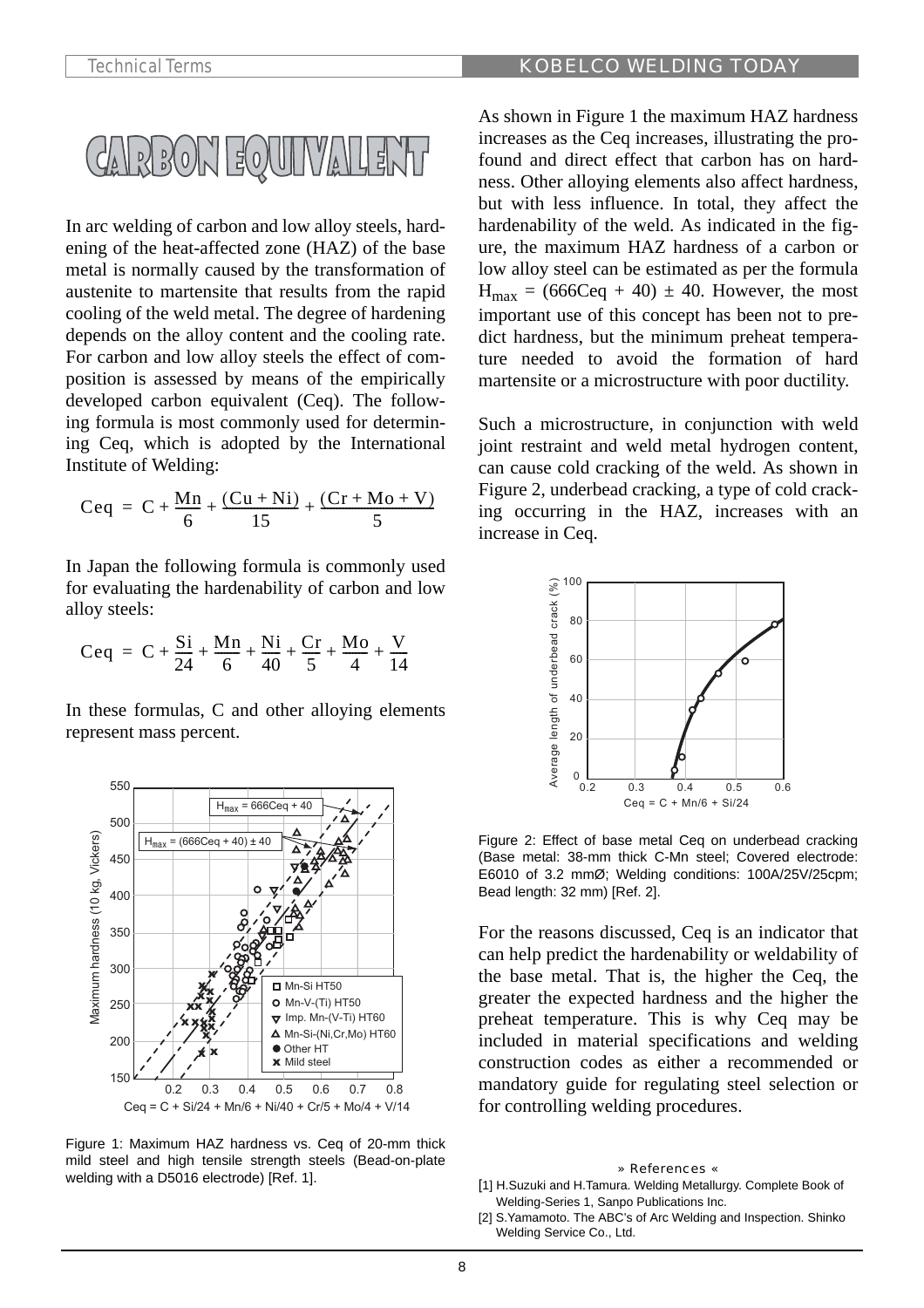# AWS Welding Show 2006 AWS Welding Show 2006KWAI at FABTECH Int'l &



Top: Georgia World Congress Center (Photo source: fmafabtech.com)



The KOBELCO Spool of Excellence

The 2006 FABTECH International & AWS Welding Show was held at the Georgia World Congress

Center in Atlanta, Georgia from October 31-November 2. The objective with the move to Atlanta was to expand the reach of the event outside of the traditional Midwest and to open new markets and industries for exhibitors. Show management's research identified and targeted thousands of metal fabricating and welding technology users in the southeast region of the country that had never previously been to the event. Results



showed many of these users visited the event. The show stats indicated that there were 21,383 attendees (including exhibitors), 873 exhibiting companies, and a total of 307,600 net square feet.

Kobelco Welding of America (KWAI) attended as an exhibitor, making its 17th appearance in an AWS show, secured a large booth of 9 m x 9 m and showed various types of welding consumables such as stainless and mild steel flux-cored wires, mild steel MIG wires, and mild steel stick electrodes. We have also renovated our welding demonstration booth by adding a shaded window on the side this year so that visitors can see the arc condition very clearly. We added color and atmosphere to our booth by hiring a woman to greet visitors while dressed in traditional Japanese clothing (Kimono/Yukata). These added features contributed to bring-in over 200 visitors to the Kobelco booth.

> The 2007 FABTECH International & AWS Welding Show will be held in Chicago, Illinois (Nov. 11-14). We are looking forward to having a great show next year.

Reported by Andrew Sawada, KWAI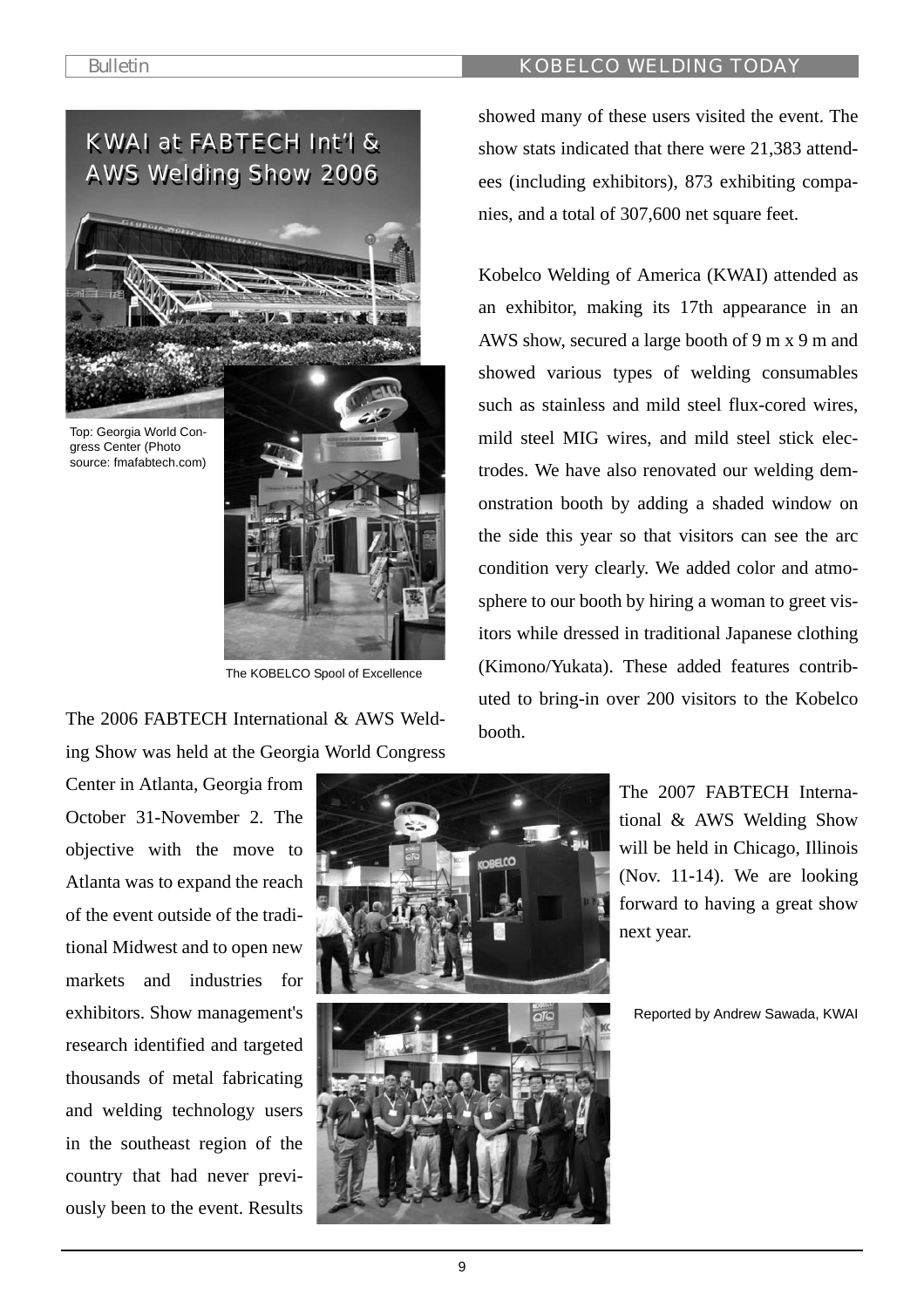# Greetings from new members in the IOD



Haruzo Imamura IOD, KSL

A Happy New Year to you! My name is Haruzo Imamura. I was transferred to the International Operations Dept. last October. Since I joined Kobe Steel 40 years ago, I had been engaged in research and development of fillet welding electrodes, technical service for users, sales of welding consumables, and marketing for metallurgical test and investigation.

Throughout my careers particularly as a salesman and service engineer in the domestic market, my business slogan was not to sell welding materials but to offer "good deposited metals" or, in other words, to provide the customers with the best welding results. I always suggested customers to use good welding equipment, welding robots and power sources in order to get the best performance out of our welding materials. This was from my desire to produce good deposited metals.

Though the Chinese market which I am in charge of now may be very different in business culture from the Japanese market, my sales slogan of offering good deposited metals will remain unchanged. I hope you will extend to me your advice and support.



Ryusaku Yanagimoto Assistant Manager IOD, KSL

A Happy New Year to readers of Kobelco Welding Today! I am Ryusaku Yanagimoto in charge of the chemical machinery manufacturers in China. I came to the International Operations Dept. (IOD) last June from the Saijo Plant in Hiroshima Prefecture, where Kobe Steel manufactures covered electrodes. Since I joined Kobe Steel in 1998, I had been engaged mainly in accounting and purchasing at the

domestic plants. To me, therefore, working in the IOD is full of new, stimulating, sometimes bewildering events.

When I visited China for the first time in September last year, I was overwhelmed by its vast territory and bustling and lively atmosphere of town streets. At the same time, I felt a strong desire in my mind to permeate this fast growing, attractive Chinese market with KOBELCO welding materials as quickly as possible. I am determined to make my best efforts to satisfy my customers in China in every way. Your warm advice and guidance will be appreciated.



Onka Kin IOD, KSL

Hello to dear readers of Kobelco Welding Today! My name is Onka Kin. I joined Kobe Steel last year, and I feel very privileged to greet you from Kobelco Welding Today. From my name, you may think that I am a Korean. Actually, I am a Chinese national, but with Korean ethnicity. So, my national language is Chinese and my mother tongue is Korean. While the differences in the two languages are noticeable, there

are also many interesting differences between the Korean customs at home and the Chinese customs outside home. Being accustomed to this double-culture life, I am very interested in foreign culture. This interest was one of the motives that led me to come to Japan. Since 2003, when I came to Japan as a foreign student, Japan has become my second home country. It is a very pleasant place to live particularly as the winters are not so cold. The temperature in mid-winter in my hometown in Liaoning Province in the northeastern part of China goes down frighteningly to as low as 20 degrees below zero or even lower. As a matter of fact, I am losing the courage to go back home in winter

I joined Kobe Steel in April, 2006 and was assigned to the International Operations Dept. as I wished, where I am working every day with enjoyment. At present, I am mainly engaged in the delivery to Kobelco Welding of America (KWAI) as an assistant in charge of the American market. "Accuracy and swiftness" is my motto in discharging my daily job. I am determined to go all out to respond to the customers' requests with a fresh mind and pleasure every day. I would be grateful for your support.

### KOBELCO WELDING TODAY January 2007 Vol. 10 No. 1

Publisher: International Operations Dept., Welding Company, Kobe Steel, Ltd. Editor: KOBELCO WELDING TODAY Editorial Staff URL: http/www.kobelco.co.jp E-mail: iod@melts.kobelco.co.jp